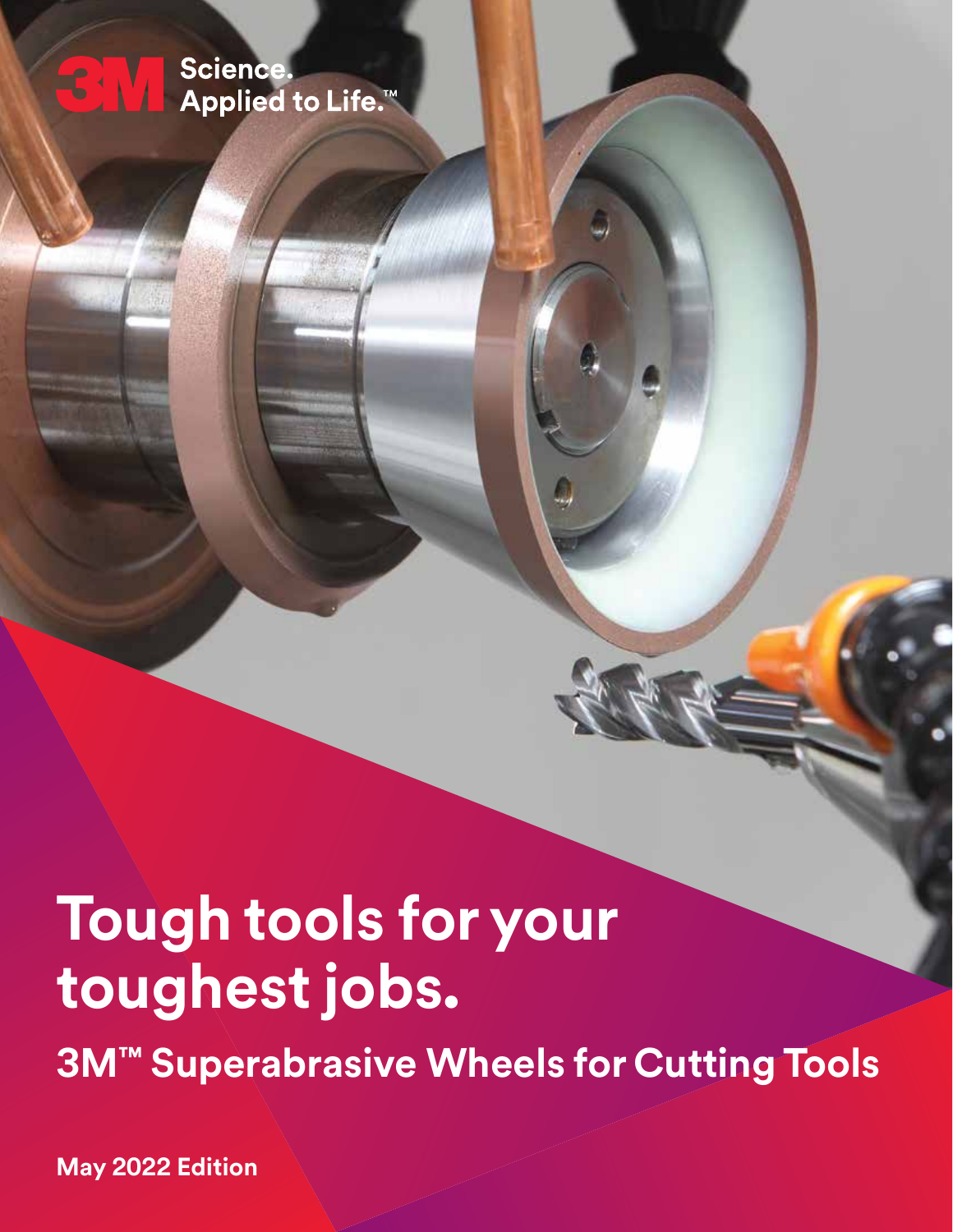

Stock products are available for fast shipping in the 48 contiguous states. Delivery time will vary based on carrier method. Contact your 3M Customer Service Representative for current lead times. Qualifying Catalog IDs are noted in  $\blacklozenge$  **bold**.

The products featured in this catalog are 3M's best "go-to" grinding wheels for cutting tool applications ranging from short runs and re-sharpening to "lights-out" and long production runs. These grinding wheels are available for fast shipping within the 48 contiguous states **(Quick Ship products are noted in**  $\blacklozenge$  **bold)**. If you require an item that is not listed, please contact your 3M Customer Service Representative at 1-855-809-1710.

# **3M™ Superabrasive Wheels for Cutting Tools**

### **Table of Contents**

| Tips for Optimizing Your                         |
|--------------------------------------------------|
| Fluting Wheels 4-5                               |
|                                                  |
| Primary & Secondary                              |
| Wheels for End Work  8                           |
| 3M" Trizact" Diamond<br>Polishing Wheel 685DC  9 |
| Cut-Off Wheels 10                                |
| OD Step Grinding  10                             |
| Truing & Dressing  10                            |
| Custom Wheel Request 11                          |

### **Glossary**

The following is a brief description of terms for the most common round tool grinding applications:

| Cut-Off               | Using a thin wheel to trim blanks to length. Typically used on the cutting end<br>of the tool when re-grinding and on the shank end when forming a blank.                             |
|-----------------------|---------------------------------------------------------------------------------------------------------------------------------------------------------------------------------------|
| <b>End Work</b>       | Grinding a small clearance, or relief angle on the face (tip) of the tool.                                                                                                            |
| <b>Fluting</b>        | Flutes are the helical or straight grooves in the body of the tool. This provides<br>a pathway to permit the removal of chips, and to allow coolants to reach the<br>cutting surface. |
| Gashing               | Grinding a slot or notch along the cutting face to allow for chip flow.                                                                                                               |
| <b>OD Grinding</b>    | Grinding to final diameter.                                                                                                                                                           |
| <b>Primary Relief</b> | Removing material directly behind the cutting edge to provide clearance.                                                                                                              |
| Secondary Relief      | A slight bevel next to the primary relief.                                                                                                                                            |

### **Typical Abrasive Wheels Used for Round Tool Grinding**



### **When to use Diamond vs. CBN**

| <b>Diamond</b>                     | <b>CBN</b>       |
|------------------------------------|------------------|
| Carbide                            | Tool steel       |
| Non-ferrous metals                 | High speed steel |
| <b>PCD</b>                         |                  |
| Cermets                            |                  |
| Polycrystalline CBN/Diamond (PCBN) |                  |

Round tools can be made out of any of these materials. For optimal grinding results, make sure you know what material the tools are made of.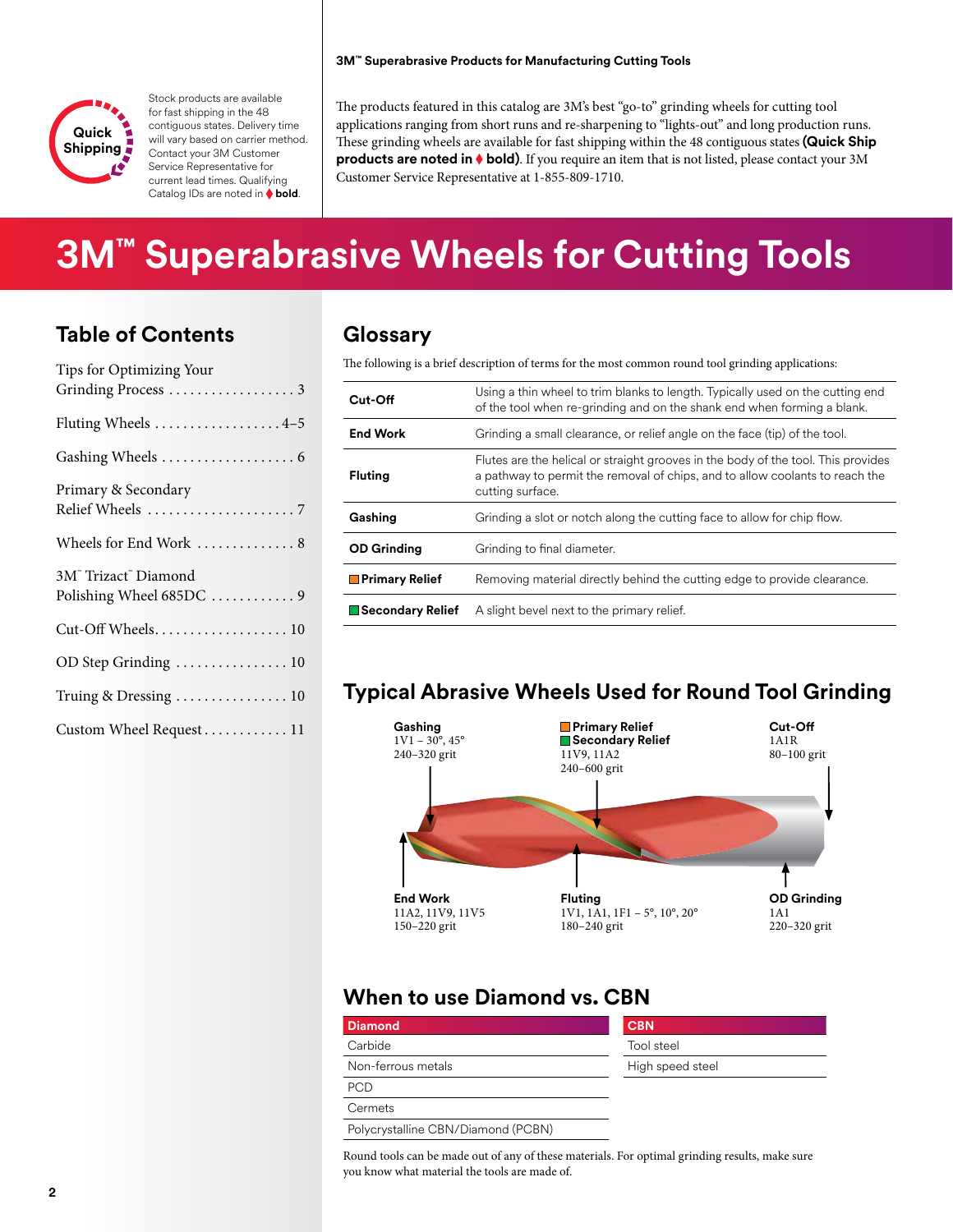# **Tips for Optimizing Your Grinding Process**

#### **1.Match the Wheels to Your Production/Process**

Consider using dedicated wheels vs. one wheel for all applications.

|                      | <b>Length of Production Run</b>                                        |               |         |  |  |  |
|----------------------|------------------------------------------------------------------------|---------------|---------|--|--|--|
|                      | <b>Short Runs</b><br>Long<br>(Untended)<br>& Specials<br><b>Medium</b> |               |         |  |  |  |
| <b>Optimal Wheel</b> | Form                                                                   | Form holding/ | Fast    |  |  |  |
| <b>Properties</b>    | holding                                                                | Fast cutting  | cutting |  |  |  |

#### **2. Match Wheel Size (OD) to the Equipment Capabilities**

#### **Diamond Wheels**

Smaller diameter wheels can be run at higher RPM to achieve the recommended surface speed (sfpm or mps). This helps utilize more of the available horsepower. With enough HP, you can process faster, without stalling the machine.

#### **CBN Wheels**

- The higher the sfpm, the better the grinding performance
- Larger diameters help achieve higher sfpm
- CBN wheel should be run over 8,500 sfpm
- CBN wheels provide higher stock removal at higher surface speeds

#### **3.Diamond Wheels**

### **Slower diamond grinding wheel speeds (sfpm) = faster feeds** The slower surface speed of the grinding wheel means you can increase the

feed rate. The wheel acts softer, which produces higher cutting action. This is only true for diamond on carbide.

#### **Diamond Wheel Operating Speeds**

| <b>Fluting</b>      | Gashing*            |                     |
|---------------------|---------------------|---------------------|
| (Hybrid, Resin      | (Poly or            |                     |
| and Poly Bonds)     | Resin Bonds)        |                     |
| 2,200 to 3,400 sfpm | 4,500 to 6,500 sfpm | 4,500 to 5,500 sfpm |
| (11 to 17 mps)      | (22 to 32 mps)      | (22 to 28 mps)      |

\*Gashing wheels provide better form retention but less stock removal. Should be run at higher rpm so the wheel will act harder.

#### **4.CBN Wheels**

#### **With CBN wheels, faster is better**

- For improved performance, operating speed should be 8,500 sfpm (44 mps) or more
- Maximum sfpm to be determined (dependent on machine capability)
- Special speed testing to guard against rotational failure is required over 10,000 sfpm

#### **5.Grinder Considerations**

#### **Does it have enough power?**

Grinder must be powerful enough to maintain spindle speed at the highest required grinding load.

#### **Is it sufficiently rigid?**

- Machine must be rigid; less than .0002" deflection under side load
- Machine must be able to handle the expected tolerance of the tool
- Bearings must be in good condition

#### **6. Coolant Delivery System**

- Coolant speed and pressure are just as important as coolant flow (100 psi is a good place to start)
- Position coolant nozzle to flow between the grinding wheel and the part being ground right at the point of contact
- Clean coolant is critical contamination causes coolant to break down and affects part finish
- Maintain constant and consistent coolant temperature; Variation of more than  $\pm$  5°F causes excessive variation in the tolerance of the tools
- Over-design the system where possible to optimize the flow, volume and speed of clean coolant to the grinding zone
- Dry grinding is not recommended

#### **7. Troubleshooting**

| <b>Problems</b>                | <b>Potential Causes</b>                           | Remedies                                                                                       |  |  |  |
|--------------------------------|---------------------------------------------------|------------------------------------------------------------------------------------------------|--|--|--|
|                                | Poor dressing                                     | Re-dress and follow dressing<br>recommendations.                                               |  |  |  |
| Loading of<br>superabrasive    | Poor filtration,<br>insufficient coolant          | Follow coolant recommendations.                                                                |  |  |  |
| wheel<br>(frequent<br>dressing | High speed on<br>superabrasive<br>grinding wheel  | Slow down wheel speed.                                                                         |  |  |  |
| cycles)                        | Feeds too light                                   | Increase removal rate.                                                                         |  |  |  |
|                                | Grinding wheel<br>is too hard                     | Change to a softer wheel.                                                                      |  |  |  |
|                                | Insufficient coolant at<br>the grinding interface | Improve volume, pressure,<br>nozzle design and placement.                                      |  |  |  |
| <b>Excessive</b><br>wear of    | Low wheel speed                                   | Increase wheel speed<br>so it will act harder.                                                 |  |  |  |
| superabrasive<br>wheel         | Excessive feed rate                               | Reduce depth of cut.                                                                           |  |  |  |
|                                | Grinding wheel<br>is too soft                     | Change to a harder or thicker<br>wheel. Increase wheel speed<br>so it will act harder.         |  |  |  |
|                                | Insufficient coolant at<br>the grinding interface | Improve volume, pressure,<br>nozzle design and placement.                                      |  |  |  |
| <b>Excessive</b>               | Grinding wheel<br>speed too fast                  | Decrease wheel speed.                                                                          |  |  |  |
| heat or<br>burned              | Excessive feed rate                               | Reduce depth of cut.                                                                           |  |  |  |
| workpiece                      | Grinding wheel<br>is too hard                     | Change to a softer wheel.                                                                      |  |  |  |
|                                | Insufficient or<br>misdirected coolant            | Follow coolant<br>recommendations.                                                             |  |  |  |
|                                | Balance, run-out,<br>vibration                    | Check spindle bearings or other<br>machine components. Check<br>balance and trueness of wheel. |  |  |  |
| Poor                           | Grinding wheel<br>is too coarse                   | Change to a finer grit wheel.                                                                  |  |  |  |
| workpiece<br>surface           | Wheel face is<br>loaded or glazed                 | Condition wheel with<br>dressing stick.                                                        |  |  |  |
| finish                         | Poor filtration.<br>insufficient coolant          | Follow coolant recommendations.                                                                |  |  |  |
|                                | Grinding wheel<br>is too soft                     | Change to a harder or thicker<br>wheel. Increase wheel speed<br>so it will act harder.         |  |  |  |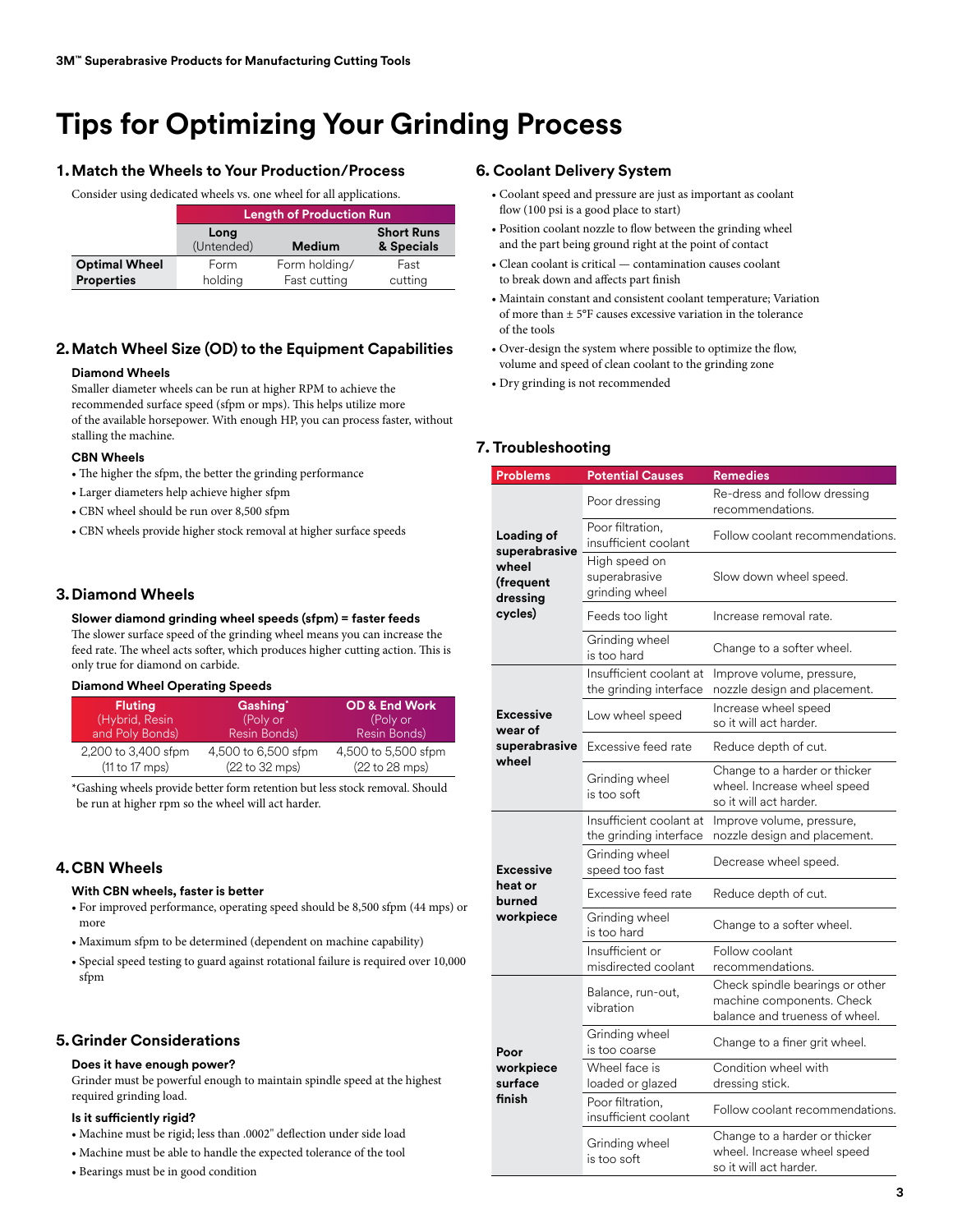

Flutes are the helical or straight grooves in the body of the tool. This provides a pathway to permit the removal of chips, and to allow coolants to reach the cutting surface.

# **3M™ Fluting Wheels**

The wheels listed in this catalog are intended as a general starting point for the application indicated. **These wheels are recommended for wet applications.** For dry applications or wheel configurations/grades not listed here, please contact your 3M Customer Service Representative at 1-855-809-1710.

#### **AH Key**  $1 = 20$ mm  $2 = 32$ mm  $3 = 1-1/4$ "  $4 = 2$ "



#### **Fluting Wheel Performance Characteristics** 3M has five standard constructions that are ideal for a variety different operations.



**665PK/164PK** • Polyimide resin bond 665PK/164 • Higher cut rate/fast stock removal • Better form retention  $\bullet$  Designed for higher temperature operations • Hybrid bond **154HJ X96A/X96B/154HJ** • Fastest cut rate • Best form retention X96A/X96B/ • Designed for higher temperature operations than polyimide bond • Reduced frequency of dressing and minimal "white sticking" required • Ideal for long, uninterrupted runs

| <b>Dimensions</b>                     |                 |                  |               |                   |                                   |
|---------------------------------------|-----------------|------------------|---------------|-------------------|-----------------------------------|
| $D \times T \times AH$<br>(inches)    | <b>Abrasive</b> | Grade            | <b>Bond</b>   | <b>Product ID</b> | <b>Catalog ID</b><br>(see AH Key) |
|                                       |                 |                  | Hybrid        | <b>X96A</b>       | ♦ 6004100-AH                      |
| $4 \times 1/4 \times AH$<br>$X = 3/8$ | Diamond         | D <sub>280</sub> | Hybrid        | X96B              | 6004101-AH                        |
|                                       |                 | D <sub>220</sub> | Polyimide     | 665PK             | ♦ 6004102-AH                      |
|                                       |                 |                  | <b>Hybrid</b> | <b>X96A</b>       | $\bigcirc$ 6004103-AH             |
| $4 \times 3/8 \times AH$<br>$X = 3/8$ | Diamond         | D <sub>280</sub> | Hybrid        | X96B              | 6004104-AH                        |
|                                       |                 | D <sub>220</sub> | Polyimide     | 665PK             | $\bigcirc$ 6004105-AH             |
|                                       |                 |                  | <b>Hybrid</b> | <b>X96A</b>       | 6004106-AH                        |
| $4 \times 1/2 \times AH$<br>$X = 3/8$ | Diamond         | D280             | <b>Hybrid</b> | X96B              | 6004107-AH                        |
|                                       |                 | D220             | Polyimide     | 665PK             | $\bigcirc$ 6004108-AH             |
| $4 \times 1/2 \times AH$              |                 |                  | <b>Hybrid</b> | 154HJ             | 6004109-AH                        |
| $X = 3/8$                             | <b>CBN</b>      | <b>B180</b>      | Polyimide     | 164PK             | $\bigcirc$ 6004110-AH             |
|                                       |                 |                  | Hybrid        | <b>X96A</b>       | $\bigcirc$ 6004111-AH             |
| $5 \times 1/4 \times AH$<br>$X = 3/8$ | Diamond         | D <sub>280</sub> | Hybrid        | X96B              | 6004112-AH                        |
|                                       |                 | D220             | Polyimide     | 665PK             | 6004113-AH                        |
|                                       |                 | D <sub>280</sub> | <b>Hybrid</b> | <b>X96A</b>       | $\bullet$ 6004114-AH              |
| $5 \times 3/8 \times AH$<br>$X = 3/8$ | Diamond         |                  | Hybrid        | <b>X96B</b>       | 6004115-AH                        |
|                                       |                 | D <sub>220</sub> | Polyimide     | 665PK             | $\bigcirc$ 6004116-AH             |
|                                       |                 |                  | <b>Hybrid</b> | <b>X96A</b>       | $\bullet$ 6004117-AH              |
| $5 \times 1/2 \times AH$<br>$X = 3/8$ | Diamond         | D <sub>280</sub> | <b>Hybrid</b> | X96B              | 6004118-AH                        |
|                                       |                 | D <sub>220</sub> | Polyimide     | 665PK             | ♦ 6004119-AH                      |
| $5 \times 1/2 \times AH$              |                 |                  | Hybrid        | 154HJ             | $\bigcirc$ 6004120-AH             |
| $X = 3/8$                             | <b>CBN</b>      | <b>B180</b>      | Polyimide     | 164PK             | $\bullet$ 6004121-AH              |
|                                       |                 |                  | <b>Hybrid</b> | <b>X96A</b>       | $\bigcirc$ 6004122-AH             |
| $5 \times 3/4 \times AH$<br>$X = 3/8$ | Diamond         | D <sub>280</sub> | <b>Hybrid</b> | X96B              | ♦ 6004123-AH                      |
|                                       |                 | D <sub>220</sub> | Polyimide     | 665PK             | ♦ 6004124-AH                      |
|                                       |                 |                  | <b>Hybrid</b> | <b>X96A</b>       | 6004125-AH                        |
| $6 \times 1/2 \times AH$<br>$X = 3/8$ | Diamond         | D <sub>280</sub> | <b>Hybrid</b> | X96B              | 6004126-AH                        |
|                                       |                 | D220             | Polyimide     | 665PK             | $\bigcirc$ 6004127-AH             |
| $6 \times 1/2 \times AH$              |                 |                  | Hybrid        | 154HJ             | 6004128-AH                        |
| $X = 3/8$                             | <b>CBN</b>      | <b>B180</b>      | Polyimide     | 164PK             | 6004129-AH                        |

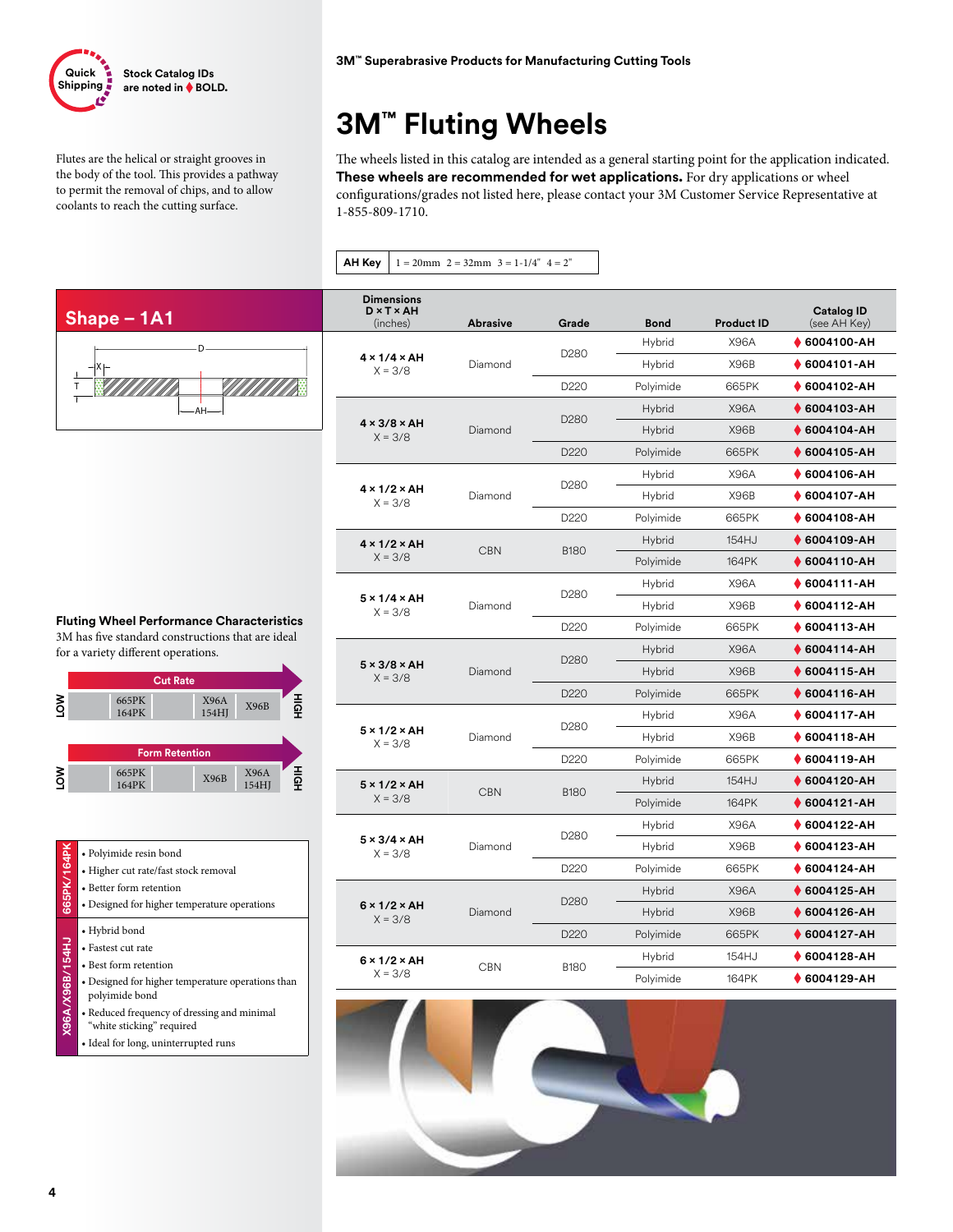



# **3M™ Fluting Wheels**

The wheels listed in this catalog are intended as a general starting point for the application indicated. **These wheels are recommended for wet applications.** For dry applications or wheel configurations/grades not listed here, please contact your 3M Customer Service Representative at 1-855-809-1710.

**AH Key**  $1 = 20$ mm  $2 = 32$ mm  $3 = 1-1/4$ "  $4 = 2$ "  $\bigcup \mathbf{V}^{\circ}$  Key  $1 = 5^{\circ}$   $2 = 10^{\circ}$   $3 = 15^{\circ}$   $4 = 20^{\circ}$ 

**Shape – 1V1** D V=ANGLE

U U U U U U U U U

Flutes are the helical or straight grooves in the body of the tool. This provides a pathway to permit the removal of chips, and to allow coolants to reach the cutting surface.

| <b>Dimensions</b><br>$D \times T \times AH$<br>(inches)       | <b>Abrasive</b> | Grade            | <b>Bond</b>   | <b>Product ID</b> | <b>Catalog ID</b><br>(see AH Key) | Shape - 1V1                                                 |  |
|---------------------------------------------------------------|-----------------|------------------|---------------|-------------------|-----------------------------------|-------------------------------------------------------------|--|
| $4 \times 1/4 \times AH$<br>$X = 3/8$                         |                 | D280             | <b>Hybrid</b> | <b>X96A</b>       | ♦ 6005200-AH-V                    | D.                                                          |  |
|                                                               | Diamond         |                  | Hybrid        | X96B              | $\bigcirc$ 6005201-AH-V           | $V_{\text{A}}$ V=ANGLE                                      |  |
| $V = 5 - 20^{\circ}$                                          |                 | D220             | Polyimide     | 665PK             | ♦ 6005202-AH-V                    |                                                             |  |
| $4 \times 3/8 \times AH$                                      |                 |                  | <b>Hybrid</b> | <b>X96A</b>       | $\bigcirc$ 6005203-AH-V           | -lx 1-<br>- AH                                              |  |
| $X = 3/8$                                                     | Diamond         | D <sub>280</sub> | <b>Hybrid</b> | X96B              | $\bigcirc$ 6005204-AH-V           |                                                             |  |
| $V = 5 - 20^{\circ}$                                          |                 | D <sub>220</sub> | Polyimide     | 665PK             | $\bigcirc$ 6005205-AH-V           |                                                             |  |
| $4 \times 1/2 \times AH$                                      |                 | D280             | Hybrid        | <b>X96A</b>       | ♦ 6005206-AH-V                    |                                                             |  |
| $X = 3/8$                                                     | Diamond         |                  | Hybrid        | X96B              | ♦ 6005207-AH-V                    |                                                             |  |
| $V = 5 - 20^{\circ}$                                          |                 | D <sub>220</sub> | Polyimide     | 665PK             | $\bigcirc$ 6005208-AH-V           |                                                             |  |
| $4 \times 1/2 \times AH$                                      |                 |                  | <b>Hybrid</b> | 154HJ             | $\triangle$ 6005209-AH-V          |                                                             |  |
| $X = 3/8$<br>$V = 5 - 20^{\circ}$                             | <b>CBN</b>      | <b>B180</b>      | Polyimide     | 164PK             | $\bigcirc$ 6005210-AH-V           |                                                             |  |
|                                                               | Diamond         |                  | <b>Hybrid</b> | <b>X96A</b>       | ♦ 6005211-AH-V                    |                                                             |  |
| $5 \times 1/4 \times AH$<br>$X = 3/8$<br>$V = 5 - 20^{\circ}$ |                 |                  | D280          | Hybrid            | <b>X96B</b>                       | $\bigcirc$ 6005212-AH-V                                     |  |
|                                                               |                 | D220             | Polyimide     | 665PK             | $\bigcirc$ 6005213-AH-V           | <b>Fluting Wheel Performa</b>                               |  |
| $5 \times 3/8 \times AH$                                      | Diamond         |                  | <b>Hybrid</b> | <b>X96A</b>       | $\bigcirc$ 6005214-AH-V           | 3M has five standard const<br>for a variety different opera |  |
| $X = 3/8$                                                     |                 | D <sub>280</sub> | <b>Hybrid</b> | X96B              | ♦ 6005215-AH-V                    | <b>Cut Rat</b><br>665PK                                     |  |
| $V = 5 - 20^{\circ}$                                          |                 | D <sub>220</sub> | Polyimide     | 665PK             | $\bigcirc$ 6005216-AH-V           |                                                             |  |
| $5 \times 1/2 \times AH$                                      |                 |                  | Hybrid        | <b>X96A</b>       | ♦ 6005217-AH-V                    | ŠΣ<br>164PK                                                 |  |
| $X = 3/8$                                                     | Diamond         | D280             | Hybrid        | X96B              | ♦ 6005218-AH-V                    |                                                             |  |
| $V = 5 - 20^{\circ}$                                          |                 | D220             | Polyimide     | 665PK             | $\bullet$ 6005219-AH-V            | <b>Form Reter</b>                                           |  |
| $5 \times 1/2 \times AH$                                      |                 |                  | <b>Hybrid</b> | 154HJ             | $\bigcirc$ 6005220-AH-V           | NOT<br>665PK<br>164PK                                       |  |
| $X = 3/8$<br>$V = 5 - 20^{\circ}$                             | <b>CBN</b>      | <b>B180</b>      | Polyimide     | 164PK             | ♦ 6005221-AH-V                    |                                                             |  |
|                                                               |                 |                  | Hybrid        | <b>X96A</b>       | ♦ 6005222-AH-V                    |                                                             |  |
| $5 \times 3/4 \times AH$<br>$X = 3/8$                         | D280<br>Diamond | Hybrid           | X96B          | ♦ 6005223-AH-V    | • Polyimide resin bond            |                                                             |  |
| $V = 5 - 20^{\circ}$                                          |                 | D <sub>220</sub> | Polyimide     | 665PK             | $\bigcirc$ 6005224-AH-V           | • Higher cut rate/fast stoc                                 |  |
|                                                               |                 |                  | Hybrid        | <b>X96A</b>       | ♦ 6005225-AH-V                    | 365PK/164PK<br>• Better form retention                      |  |
| $6 \times 1/2 \times AH$<br>$X = 3/8$                         | Diamond         | D <sub>280</sub> | <b>Hybrid</b> | <b>X96B</b>       | $\bigcirc$ 6005226-AH-V           | • Designed for higher tem                                   |  |
| $V = 5 - 20^{\circ}$                                          |                 | D <sub>220</sub> | Polyimide     | 665PK             | ♦ 6005227-AH-V                    | • Hybrid bond                                               |  |
| $6 \times 1/2 \times AH$                                      |                 |                  | Hybrid        | 154HJ             | ♦ 6005228-AH-V                    | /154HJ<br>• Fastest cut rate                                |  |
| $X = 3/8$<br>$V = 5 - 20^{\circ}$                             | <b>CBN</b>      | <b>B180</b>      | Polyimide     | 164PK             | $\bigcirc$ 6005229-AH-V           | • Best form retention<br>æ<br>• Designed for higher temp    |  |

**K**Wheel Performance Characteristics five standard constructions that are ideal riety different operations.



|                 | • Polyimide resin bond<br>• Higher cut rate/fast stock removal                                                                                                                                                                                          |
|-----------------|---------------------------------------------------------------------------------------------------------------------------------------------------------------------------------------------------------------------------------------------------------|
| 665PK/164PK     | • Better form retention<br>• Designed for higher temperature operations                                                                                                                                                                                 |
| K96A/X96B/154HJ | • Hybrid bond<br>• Fastest cut rate<br>• Best form retention<br>• Designed for higher temperature operations than<br>polyimide bond<br>• Reduced frequency of dressing and minimal<br>"white sticking" required<br>· Ideal for long, uninterrupted runs |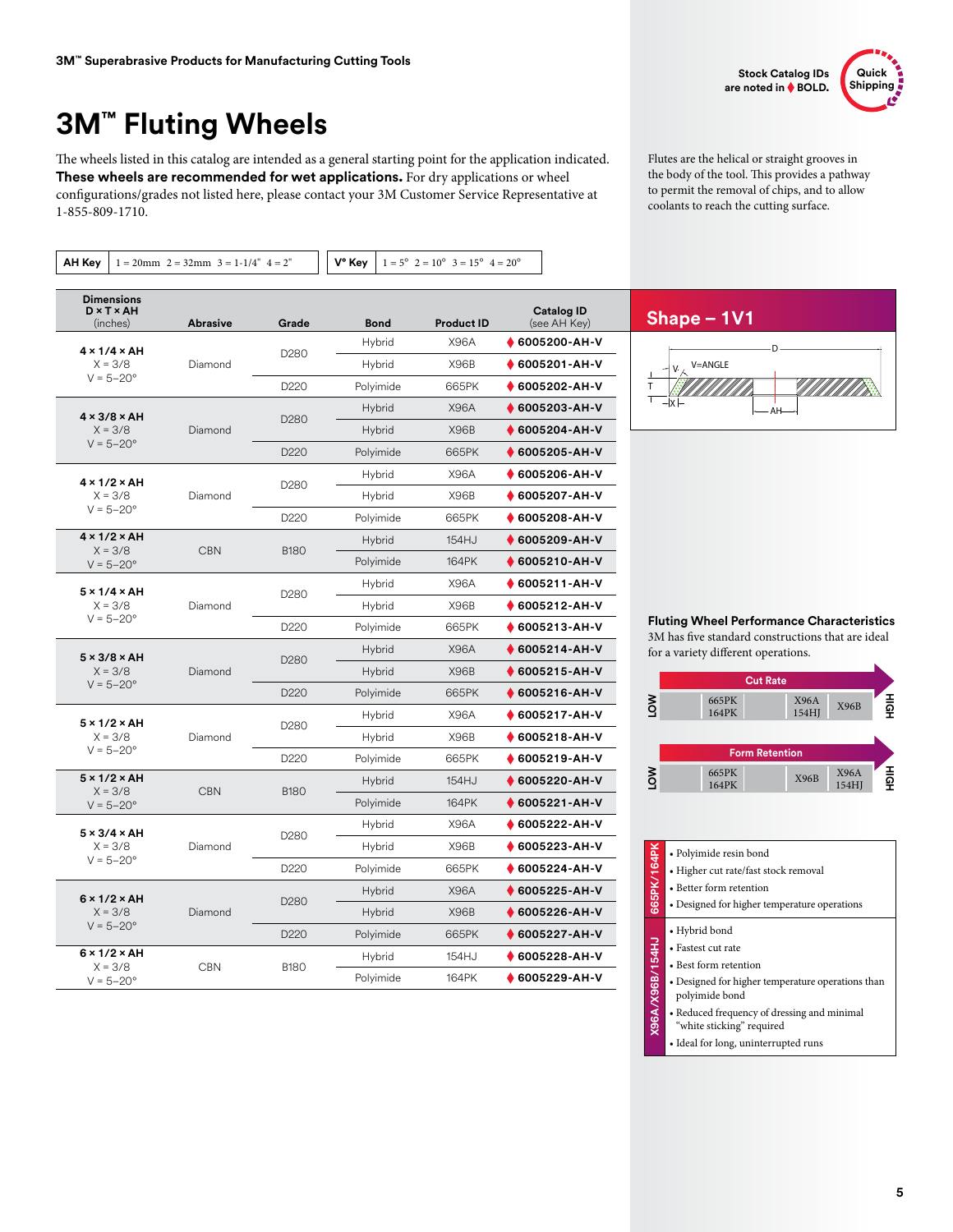

# **3M™ Gashing Wheels**

Gashing involves grinding a slot or notch along the cutting face to allow for chip flow.

The wheels listed in this catalog are intended as a general starting point for the application indicated. **These wheels are recommended for wet applications.** For dry applications or wheel configurations/grades not listed here, please contact your 3M Customer Service Representative at 1-855-809-1710.

| <b>AH Key</b> $1 = 20$ mm $2 = 32$ mm $3 = 1.1/4$ " $4 = 2$ " $\sqrt{8}$ <b>Key</b> $1 = 30^\circ$ $2 = 45^\circ$ $\sqrt{8}$ <b>Key</b> $1 = 30^\circ$ $2 = 45^\circ$ |  |  |  |  |
|-----------------------------------------------------------------------------------------------------------------------------------------------------------------------|--|--|--|--|
|-----------------------------------------------------------------------------------------------------------------------------------------------------------------------|--|--|--|--|







- 
- Slower Cut Rate
- 

| $4 \times 3/4 \times AH$                       |            |             | <b>Hybrid</b> | 675HL                  | $\bullet$ 6006312-AH-S |                        |
|------------------------------------------------|------------|-------------|---------------|------------------------|------------------------|------------------------|
| $X = 1/8$ , $U = 3/8$                          | Diamond    | D320        | Polyimide     | 665PL                  | $\bullet$ 6006313-AH-S |                        |
| $S = 30 - 45^{\circ}$                          |            |             | Resin         | 685DN                  | $\bullet$ 6006314-AH-S |                        |
| $4 \times 3/4 \times AH$                       |            |             | <b>Hybrid</b> | 174HL                  | $\bullet$ 6006315-AH-S |                        |
| $X = 1/8$ , $U = 3/8$                          | <b>CBN</b> | <b>B220</b> | Polyimide     | 164PL                  | $\bullet$ 6006316-AH-S |                        |
| $S = 30 - 45^{\circ}$                          |            |             | Resin         | 185DN                  | $\bullet$ 6006317-AH-S |                        |
| $5 \times 3/4 \times AH$                       |            |             | Hybrid        | 675HL                  | $\bullet$ 6006318-AH-S |                        |
| $X = 1/8$ , $U = 3/8$                          | Diamond    | D320        | Polyimide     | 665PL                  | $\bullet$ 6006319-AH-S |                        |
| $S = 30 - 45^{\circ}$                          |            |             |               | Resin                  | 685DN                  | $\bullet$ 6006320-AH-S |
| $5 \times 3/4 \times AH$                       |            |             | <b>Hybrid</b> | 174HL                  | $\bullet$ 6006321-AH-S |                        |
| $X = 1/8$ , $U = 3/8$<br>$S = 30 - 45^{\circ}$ | <b>CBN</b> | <b>B220</b> | Polyimide     | 164PL                  | $\bullet$ 6006322-AH-S |                        |
|                                                |            | Resin       | 185DN         | $\bullet$ 6006323-AH-S |                        |                        |







| $4 \times 1 - 1/2 \times AH$              |         |      | <b>Hybrid</b> | 675HI | <b>6006324-AH</b> |
|-------------------------------------------|---------|------|---------------|-------|-------------------|
| $U = 1/4$ , $X = 1/4$<br>$V = 30^{\circ}$ | Diamond | D320 | Polvimide     | 665PL | ♦ 6006325-AH      |
|                                           |         |      | Resin         | 685DN | ♦ 6006326-AH      |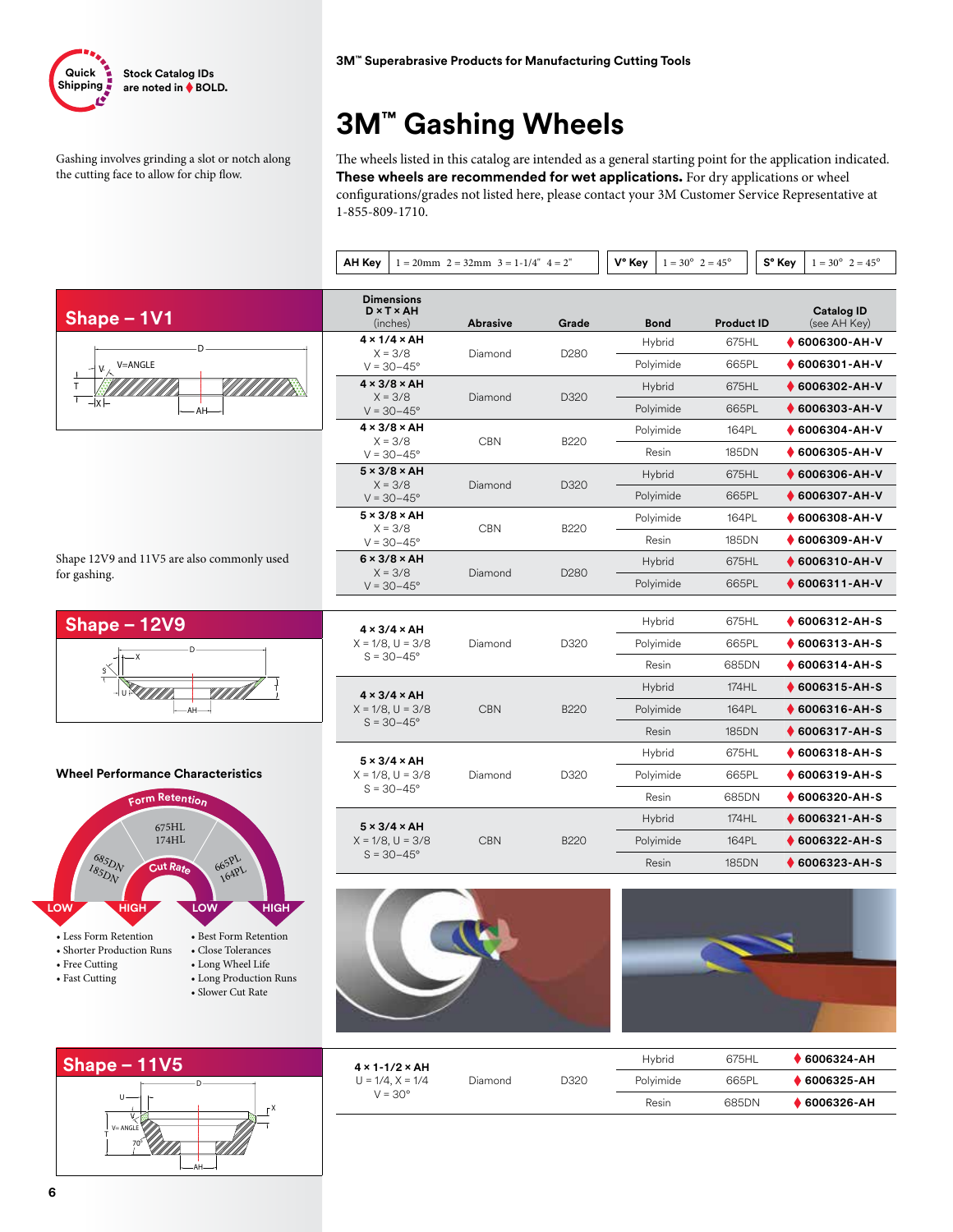# **3M™ Primary & Secondary Relief Wheels**

The wheels listed in this catalog are intended as a general starting point for the application indicated. **These wheels are recommended for wet applications.** For dry applications or wheel configurations/grades not listed here, please contact your 3M Customer Service Representative at 1-855-809-1710.

**AH Key**  $1 = 20$ mm  $2 = 32$ mm  $3 = 1-1/4$ "  $4 = 2$ "



Cutting edges are typically "relieved" to enhance chip clearance. Primary relief involves removing material directly behind the cutting edge. For secondary relief, a slight bevel is ground next to the primary relief.

| <b>Dimensions</b><br>$D \times T \times AH$<br>(inches) | <b>Abrasive</b>         | Grade            | <b>Bond</b>   | <b>Product ID</b> | <b>Catalog ID</b><br>(see AH Key) |
|---------------------------------------------------------|-------------------------|------------------|---------------|-------------------|-----------------------------------|
|                                                         |                         |                  | Hybrid        | 684HX             | ♦ 6007400-AH                      |
| $3-3/4 \times 1-1/2 \times AH$<br>$X = 1/8$             | Diamond                 | D <sub>280</sub> | Polyimide     | 665PX             | $\triangle$ 6007401-AH            |
| $U = 3/8$                                               |                         |                  | Resin         | 685DN             | ♦ 6007402-AH                      |
| $3-3/4 \times 1-1/2 \times AH$                          |                         |                  | Hybrid        | 684HX             | $\triangle$ 6007403-AH            |
| $X = 1/8$                                               | Diamond                 | D320             | Polyimide     | 665PX             | ♦ 6007404-AH                      |
| $U = 3/8$                                               |                         |                  | Resin         | 685DN             | $\bigcirc$ 6007405-AH             |
| $3-3/4 \times 1-1/2 \times AH$                          |                         |                  | Hybrid        | 184HX             | $\bullet$ 6007406-AH              |
| $X = 1/8$                                               | CBN                     | B <sub>220</sub> | Polyimide     | 164PX             | ♦ 6007407-AH                      |
| $U = 3/8$                                               |                         |                  | Resin         | 184DN             | $\bigcirc$ 6007408-AH             |
| $5 \times 1 - 3/4 \times AH$                            |                         |                  | Hybrid        | 684HX             | ♦ 6007409-AH                      |
| $X = 1/8$                                               | Diamond                 | D <sub>280</sub> | Polyimide     | 665PX             | $\bigcirc$ 6007410-AH             |
| $U = 7/16$                                              |                         |                  | Resin         | 685DN             | $\bigstar$ 6007411-AH             |
| $5 \times 1 - 3/4 \times AH$                            |                         |                  | Hybrid        | 684HX             | $\bullet$ 6007412-AH              |
| $X = 1/8$                                               | Diamond                 | D320             | Polyimide     | 665PX             | ♦ 6007413-AH                      |
| $U = 7/16$                                              |                         |                  |               | 685DN             | $\triangle$ 6007414-AH            |
| $5 \times 1 - 3/4 \times AH$                            |                         |                  | <b>Hybrid</b> | 184HX             | $\bigcirc$ 6007415-AH             |
| $X = 1/8$                                               | CBN<br>B <sub>220</sub> |                  | Polyimide     | 164PX             | ♦ 6007416-AH                      |
| $U = 7/16$                                              |                         |                  | Resin         | <b>184DN</b>      | $\bullet$ 6007417-AH              |

#### **Shape – 11V9**



#### **Wheel Performance Characteristics**

3M™ Superabrasive Wheels are available in a variety of constructions, each with its own unique characteristics. Choose the 3M Wheel with the best balance of form retention and cut rate for your application.



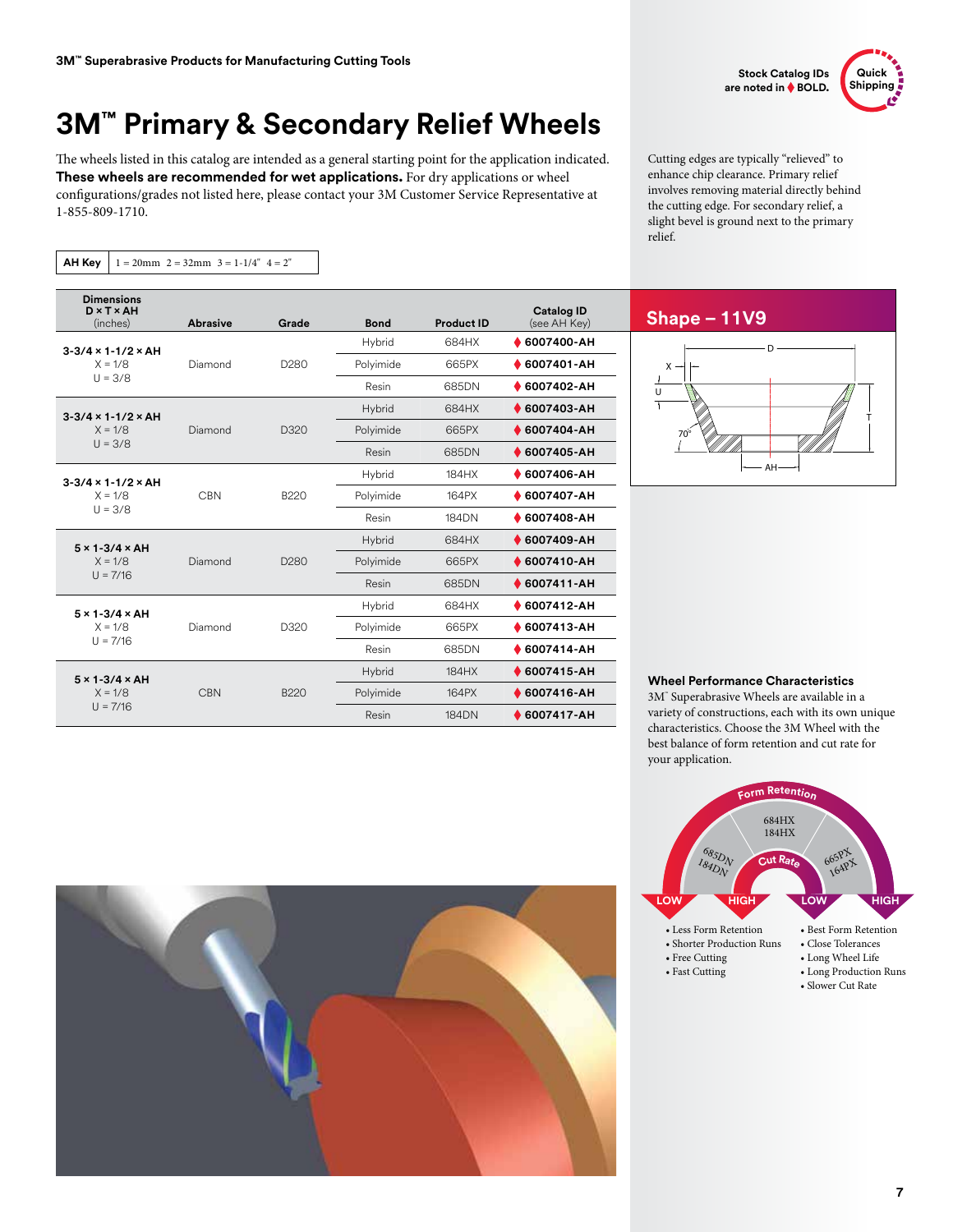

End work involves grinding a small clearance, or relief angle on the face (tip) of the tool to reduce the contact area between the tool and the workpiece.

your application.

• Less Form Retention • Shorter Production Runs • Free Cutting • Fast Cutting

685DN  $184D_N$ 

 $C$ **utR**<sub>a</sub>**t** 

184HX 684HX

**<sup>F</sup>or<sup>m</sup> <sup>R</sup>etentio<sup>n</sup>**

• Best Form Retention • Close Tolerances • Long Wheel Life • Long Production Runs • Slower Cut Rate

665PX 164PX

**HIGH LOW HIGH** 

# **3M™ Wheels for End Work**

The wheels listed in this catalog are intended as a general starting point for the application indicated. **These wheels are recommended for wet applications.** For dry applications or wheel configurations/grades not listed here, please contact your 3M Customer Service Representative at 1-855-809-1710.

**AH Key**  $1 = 20$ mm  $2 = 32$ mm  $3 = 1-1/4$ "  $4 = 2$ " **W Key**  $1 = 1/4$ "  $2 = 3/8$ "

| $Shape - 11V2$                                                                                      | <b>Dimensions</b><br>$D \times T \times AH$<br>(inches)      | <b>Abrasive</b> | Grade       | <b>Bond</b> | <b>Product ID</b> | <b>Catalog ID</b><br>(see AH Key) |
|-----------------------------------------------------------------------------------------------------|--------------------------------------------------------------|-----------------|-------------|-------------|-------------------|-----------------------------------|
| -lwŀ                                                                                                | $4 \times 1 - 1/2 \times AH$                                 | Diamond         | D280        | Hybrid      | 684HX             | ♦ 6008500-AH                      |
|                                                                                                     | $X = 1/4$                                                    |                 |             | Polyimide   | 665PX             | $\bigcirc$ 6008501-AH             |
| $\frac{1}{x}$                                                                                       | $W = 1/4$                                                    |                 |             | Resin       | 685DN             | ♦ 6008502-AH                      |
| $\overline{\mathscr{C}}_{\mathscr{B}}$                                                              | $4 \times 1 - 1/2 \times AH$                                 |                 |             | Hybrid      | 684HX             | ♦ 6008503-AH                      |
|                                                                                                     | $X = 1/4$                                                    | Diamond         | D320        | Polyimide   | 665PX             | ♦ 6008504-AH                      |
|                                                                                                     | $W = 1/4$                                                    |                 |             | Resin       | 685DN             | $\bigcirc$ 6008505-AH             |
| <b>AH</b>                                                                                           | $4 \times 1 - 1/2 \times AH$                                 |                 |             | Hybrid      | 184HX             | ♦ 6008506-AH                      |
|                                                                                                     | $X = 1/4$                                                    | <b>CBN</b>      | <b>B220</b> | Polyimide   | 164PX             | ♦ 6008507-AH                      |
|                                                                                                     | $W = 1/4$                                                    |                 |             | Resin       | 184DN             | ♦ 6008508-AH                      |
| $Shape - 11A2$                                                                                      |                                                              |                 |             | Hybrid      | 684HX             | ♦ 6008509-AH-W                    |
| n<br>$W \vdash$                                                                                     | $4 \times 1 - 1/4 \times AH$<br>$X = 1/4$<br>$W = 1/4 - 3/8$ | Diamond         | D280        | Polyimide   | 665PX             | $\bullet$ 6008510-AH-W            |
|                                                                                                     |                                                              |                 |             | Resin       | 685DN             | $\bigcirc$ 6008511-AH-W           |
|                                                                                                     | $4 \times 1 - 1/4 \times AH$                                 | Diamond         |             | Hybrid      | 684HX             | $\triangle$ 6008512-AH-W          |
| $x^{\top}$                                                                                          | $X = 1/4$                                                    |                 | D320        | Polyimide   | 665PX             | $\bullet$ 6008513-AH-W            |
|                                                                                                     | $W = 1/4 - 3/8$                                              |                 |             | Resin       | 685DN             | $\bullet$ 6008514-AH-W            |
|                                                                                                     | $4 \times 1 - 1/4 \times AH$                                 | <b>CBN</b>      |             | Hybrid      | 184HX             | $\bigcirc$ 6008515-AH-W           |
|                                                                                                     | $X = 1/4$                                                    |                 | <b>B220</b> | Polyimide   | 164PX             | $\bigcirc$ 6008516-AH-W           |
| AH-                                                                                                 | $W = 1/4 - 3/8$                                              |                 |             | Resin       | 184DN             | $\bigcirc$ 6008517-AH-W           |
|                                                                                                     | $5 \times 1 - 1/2 \times AH$                                 |                 | D280        | Hybrid      | 684HX             | $\triangle$ 6008518-AH-W          |
|                                                                                                     | $X = 1/4$                                                    | Diamond         |             | Polyimide   | 665PX             | ♦ 6008519-AH-W                    |
|                                                                                                     | $W = 1/4 - 3/8$                                              |                 |             | Resin       | 685DN             | $\bigcirc$ 6008520-AH-W           |
| <b>Wheel Performance Characteristics</b>                                                            |                                                              | Diamond         | D320        | Hybrid      | 684HX             | ♦ 6008521-AH-W                    |
| 3M" Superabrasive Wheels are available in a                                                         | $5 \times 1 - 1/2 \times AH$<br>$X = 1/4$                    |                 |             | Polyimide   | 665PX             | $\bigcirc$ 6008522-AH-W           |
| variety of constructions, each with its own unique<br>characteristics. Choose the 3M Wheel with the | $W = 1/4 - 3/8$                                              |                 |             | Resin       | 685DN             | $\bigcirc$ 6008523-AH-W           |
| best balance of form retention and cut rate for                                                     |                                                              |                 |             |             |                   |                                   |



**8**

**LOW**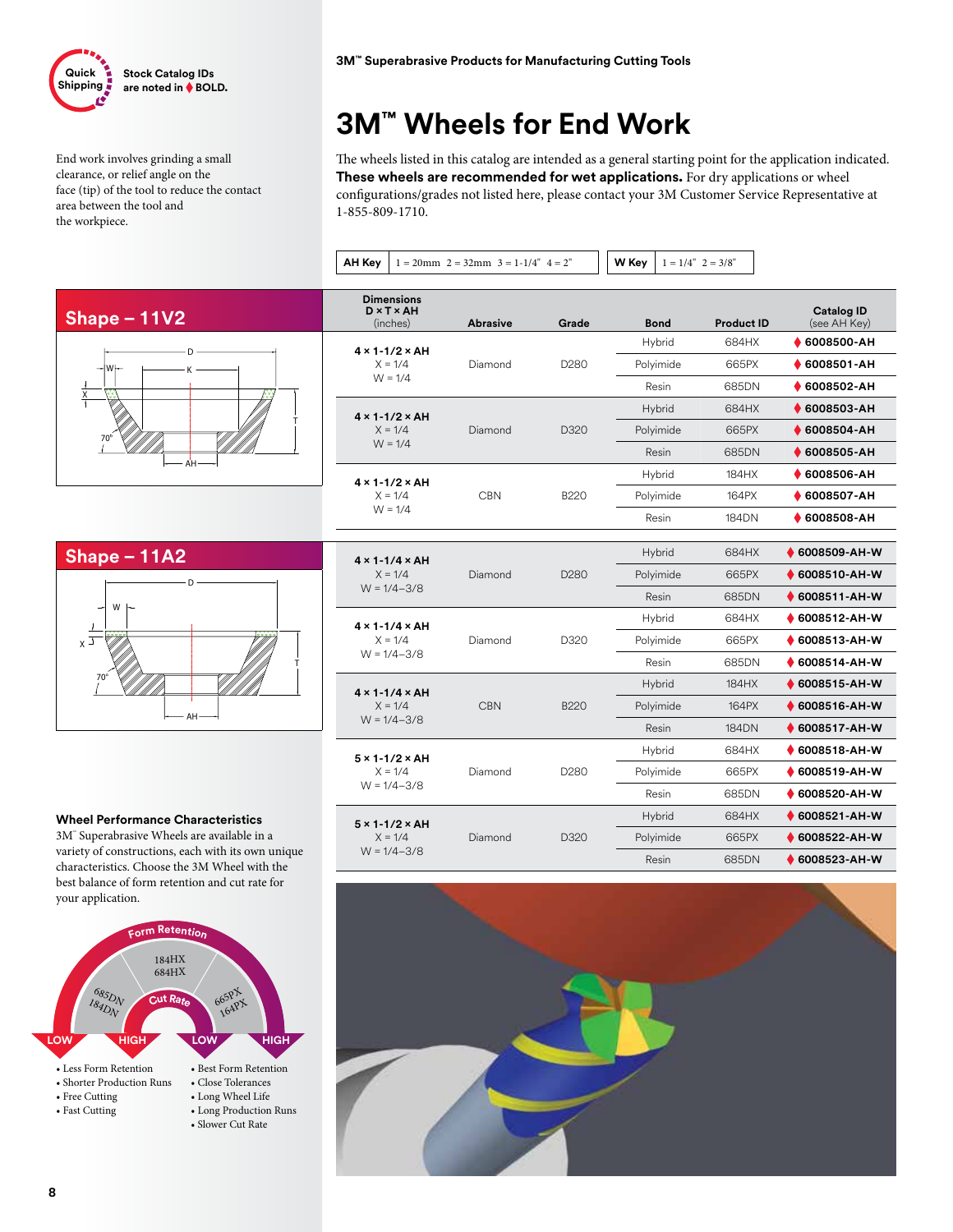# **3M™ Trizact™ Diamond Polishing Wheel 685DC — Improving Tool Performance**

### **Breakthrough technology allows fast, dependable CNC polishing of cutting tools!**

The new 3M™ Trizact™ Diamond Polishing Wheel 685DC is based on an advanced 3M technology that delivers a smooth, mirror finish on carbide and other tool materials. It can make polishing easier, more efficient and consistent, by replacing hand-polishing methods such as SiC brushes, stones and abrasive pastes. And it is designed for use on a variety of CNC grinding machines, for seamless integration into existing manufacturing processes.

With the development of the 3M Trizact Diamond Polishing Wheel 685DC, tool manufacturers now have the potential to add new value to their products, by building in more customer-pleasing features, including:

- Improved chip flow, reduced loading especially
- beneficial for tough-to-machine materials • Less heat and friction — tools last longer
- Cleaner, more consistent cut
- Improved tool aesthetics

3M Trizact Diamond Polishing Wheels are loaded with diamond particles throughout the entire wheel. As the wheel wears, fresh, sharp diamonds are constantly exposed to the workpiece, resulting in faster, more consistent cutting throughout the life of the wheel.



### **Polishing Benefits**

Polishing round tools to a mirror finish can significantly improve tool life and quality by helping the tool stay cooler and sharper. In addition, a polished tool allows chips to evacuate more easily — particularly on titanium, aluminum, composites and wood.



**Tool Polished with 685DC**

#### **Conventional Tool Finish** Tools supplied by Form Tool Technology, Inc.

### **Cutting Edge Quality Comparison**

**Tool Description:** 1/2 inch 4 flute carbide end mill

**Application Description:** Slot milling, 1/2 inch depth, 15-5 stainless steel

**Note:** Polished tool performance may vary by application.



**Used Polished End Mill**



### **Ordering Information**

**Contact:** 3MSupport.ASDPGF.US@mmm.com **Wheel Shape:** 1A8 **Diameter:** 3, 4, 5, 6, 7 and 8" **Thickness:** 1/8–3/4" (in 1/16" increments) **Arbor Holes:** Sized to your specification, with a minimum 1/2" diameter.

**Made-to-order (not in stock).**<br>Used Unpolished End Mill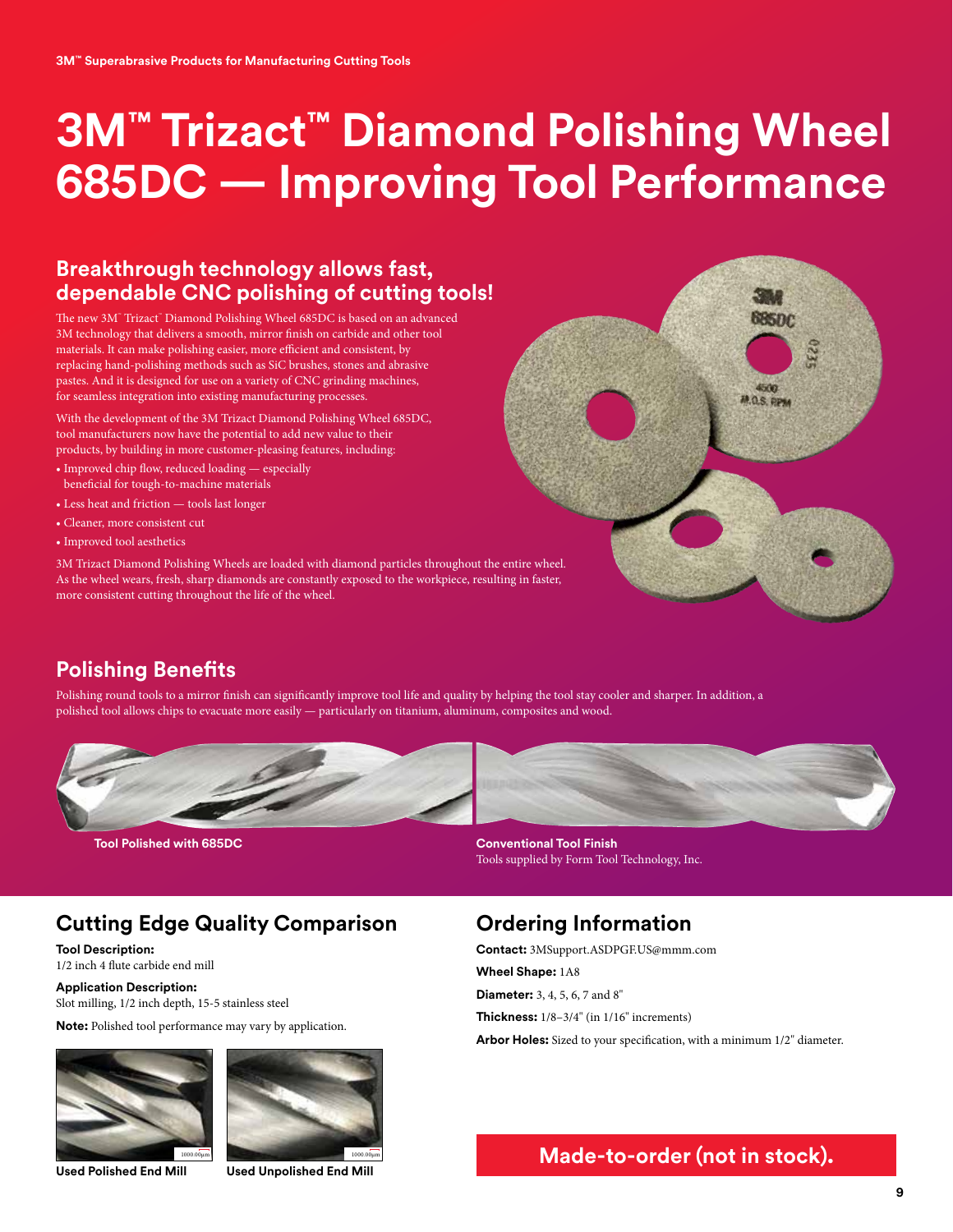

Cut-Off wheels are thin abrasive wheels used to trim blanks to length. They are typically used on the cutting end of the tool when re-grinding and on the shank end when forming a blank.

# **3M™ Cut-Off Wheels**

The wheels listed in this catalog are in stock and intended as a general starting point for the application indicated. Many other wheel configurations and grades are available. Contact your 3M Customer Service Representative at 1-855-809-1710.

### **Shape – 1A1R Dimensions**

#### **Cut-Off Wheel Performance Characteristics**









| Tool shank preparation for TruTech |                         |
|------------------------------------|-------------------------|
| applications.                      | <b>OD Step Grinding</b> |

| <b>Dimensions</b><br>$D \times T \times AH$ (inches) | Abrasive | Grade            | <b>Product ID</b> | <b>Catalog ID</b> |
|------------------------------------------------------|----------|------------------|-------------------|-------------------|
| $7 \times 3/8 \times 1 - 1/4$                        | Diamond  | D220             | 645BI             | 6010605           |
| $7 \times 1/2 \times 1 - 1/4$                        | Diamond  | D <sub>220</sub> | 645BI             | 6010606           |

AO220 200TH 6010621

## **Truing & Dressing**

**1 × 1 × 6** Aluminum Oxide

| <b>3M<sup>™</sup> Dressing Wheels</b>                                                               | <b>Dimensions</b><br>$D \times T \times AH$ (inches) | Abrasive*                                                                                         | Grade       | <b>Product ID</b> | <b>Catalog ID</b> |
|-----------------------------------------------------------------------------------------------------|------------------------------------------------------|---------------------------------------------------------------------------------------------------|-------------|-------------------|-------------------|
| licon carbide dressing wheels are used                                                              |                                                      |                                                                                                   | <b>GC80</b> | 400TH             | 6010607           |
| true and dress superabrasive grinding<br>heels.                                                     | $8 \times 1/4 \times 1 - 1/4$                        | Silicon Carbide                                                                                   | GC120       | 400TH             | 6010608           |
|                                                                                                     |                                                      |                                                                                                   | GC220       | 400TH             | 6010609           |
|                                                                                                     |                                                      |                                                                                                   | <b>GC80</b> | 400TH             | 6010610           |
|                                                                                                     | $8 \times 3/8 \times 1 - 1/4$                        | Silicon Carbide                                                                                   | GC120       | 400TH             | 6010611           |
|                                                                                                     |                                                      |                                                                                                   | GC220       | 400TH             | 6010612           |
|                                                                                                     | $8 \times 1/2 \times 1 - 1/4$                        | Silicon Carbide                                                                                   | GC80        | 400TH             | 6010613           |
|                                                                                                     |                                                      |                                                                                                   | GC120       | 400TH             | 6010614           |
|                                                                                                     |                                                      |                                                                                                   | GC220       | 400TH             | 6010615           |
|                                                                                                     |                                                      | *GC = Green Silicon Carbide. Standard quality, softer construction provides freer and faster cut. |             |                   |                   |
| <b>3M<sup>*</sup></b> Dressing Sticks                                                               | $1/2 \times 1/2 \times 4$                            | Aluminum Oxide                                                                                    | AO150       | 200TG             | 6010616           |
|                                                                                                     |                                                      |                                                                                                   | AO220       | 200TH             | 6010617           |
| ne most common means of dressing superabrasive<br>heels. Made of<br>uminum oxide or silicon carbide |                                                      | Aluminum Oxide                                                                                    | AO150       | 200TG             | 6010618           |
|                                                                                                     | $3/4 \times 3/4 \times 4$                            |                                                                                                   | AO220       | 200TH             | 6010619           |
| popular sizes.<br>$-100$                                                                            |                                                      |                                                                                                   | AO150       | 200T <sub>G</sub> | 6010620           |

Silicon carbide to true and dre wheels.



#### **3M™ D**

 $34.150$ 

388 2001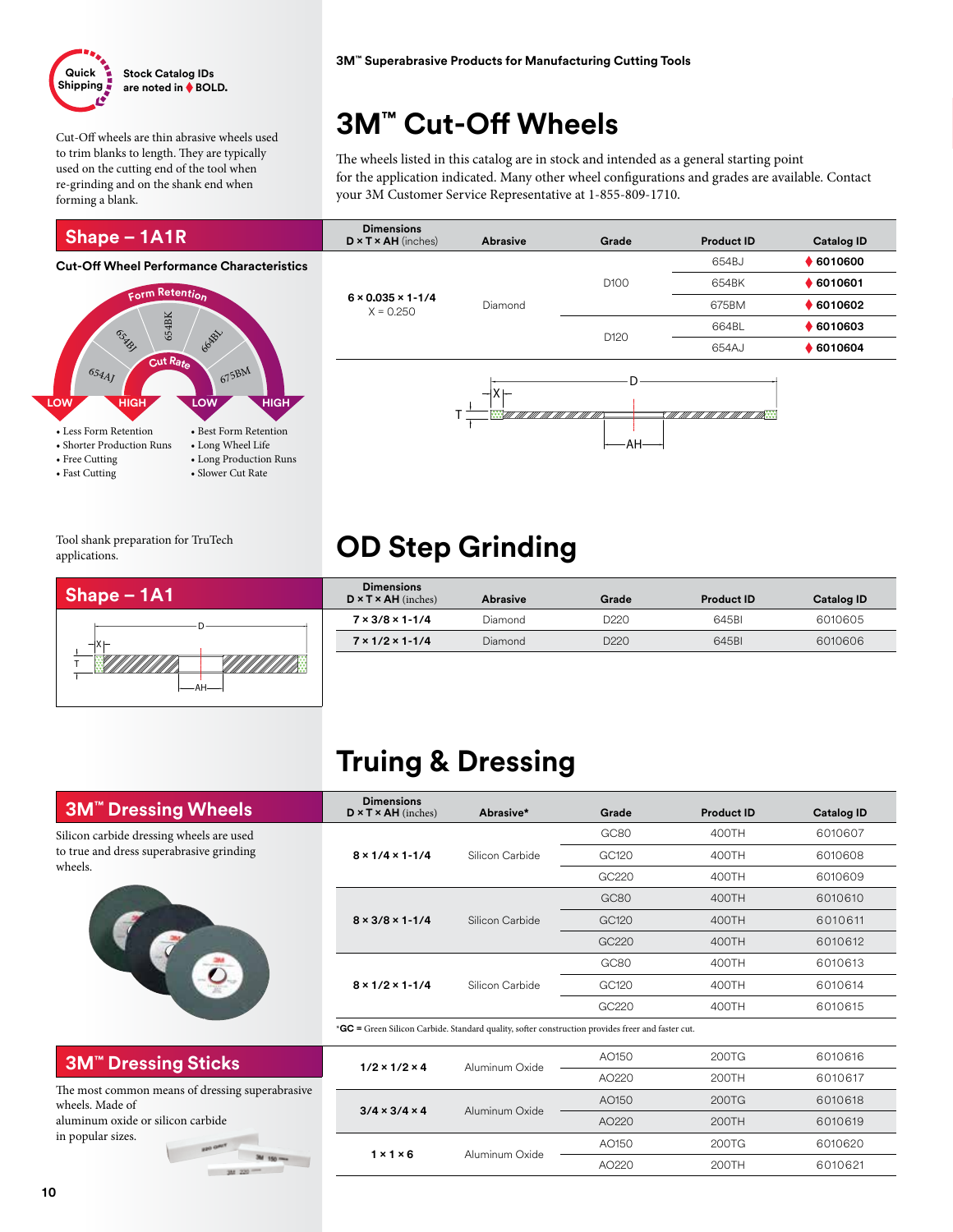## **Custom Wheel Request for Quote**

**To place an order, specify:** Shape, Dimension, Mineral, Grade, Product ID

#### **Check Appropriate Box □ Customer Order □ Information Only**

| <b>Customer</b>                                                                                                                                                                                                                                                                                         | <b>Distributor</b> |
|---------------------------------------------------------------------------------------------------------------------------------------------------------------------------------------------------------------------------------------------------------------------------------------------------------|--------------------|
| Company                                                                                                                                                                                                                                                                                                 | Company            |
| Address                                                                                                                                                                                                                                                                                                 | Address            |
| City, State, Zip                                                                                                                                                                                                                                                                                        | City, State, Zip   |
| Contact/Title                                                                                                                                                                                                                                                                                           | Contact/Title      |
| Phone                                                                                                                                                                                                                                                                                                   | Phone              |
| <b>M</b> and $\mathbf{r}$ and $\mathbf{r}$ and $\mathbf{r}$ and $\mathbf{r}$ and $\mathbf{r}$ and $\mathbf{r}$ and $\mathbf{r}$ and $\mathbf{r}$ and $\mathbf{r}$ and $\mathbf{r}$ and $\mathbf{r}$ and $\mathbf{r}$ and $\mathbf{r}$ and $\mathbf{r}$ and $\mathbf{r}$ and $\mathbf{r}$ and $\mathbf{$ |                    |

**Note:** This information is collected in order to respond to your request for a quote.

#### **1. Application Description**

High Volume Production (more than 50 pieces per batch) □ Custom Production (up to 50 pieces) □ End Work **Fluting** Gashing OD Grinding Primary Relief Secondary Relief □ Resharpening Wheel Pack (several applications) Other:

#### **2. Tool Description**

| Carbide          | Other: |  |
|------------------|--------|--|
| High Speed Steel |        |  |
|                  |        |  |
| Size:            |        |  |

#### **3. Grinding Equipment Description**

| CNC Grinder                                                  |     |
|--------------------------------------------------------------|-----|
| Manual                                                       |     |
| Other:<br><u> 1989 - John Stein, Amerikaansk politiker (</u> |     |
| If CNC Grinderwhat is the model?                             | HP: |
| Anca                                                         |     |
| Rollomatic                                                   |     |
| Tru Tech                                                     |     |
| Walters                                                      |     |
| Other:                                                       |     |

#### **4. Coolant Type**

| Straight Oil |  |
|--------------|--|
| Water Based  |  |
| Other:       |  |

#### **5. Current Wheel Specification**

- □ 3M 3M NaxoForce
- Other Brand:
- Specification:

#### **6. Wheel Size and Grade Description**

| Wheel<br>Shape | <b>Diameter</b> | <b>Thickness</b> | Hole | Grade |           | <b>Also Specify:</b> |      |
|----------------|-----------------|------------------|------|-------|-----------|----------------------|------|
| 1A1            |                 |                  |      |       | $X =$     |                      |      |
| 1A1R           |                 |                  |      |       | $X =$     |                      |      |
| 1V1            |                 |                  |      |       | $X =$     | $V =$                |      |
| 11A2           |                 |                  |      |       | $X =$     | $W =$                |      |
| 11V9           |                 |                  |      |       | $X =$     | $U=$                 |      |
| 12V9           |                 |                  |      |       | $X = U =$ |                      | $S=$ |
| Other:         |                 |                  |      |       |           |                      |      |
| Other:         |                 |                  |      |       |           |                      |      |

#### **7. Performance Improvement Desired**

Faster Fluting Improved Finish Less Frequent Dressing Less Frequent Truing Other: \_

## **Can't find what you need?**

If you don't see what you need in this catalog, simply provide us with the information above, and we'll help you select the optimal product for your application.

#### **Contact 3M Customer Service for more information:** 3MSupport.ASDPGF.US@mmm.com

Phone: 1-855-809-1710 | Fax: 1-855-805-1711